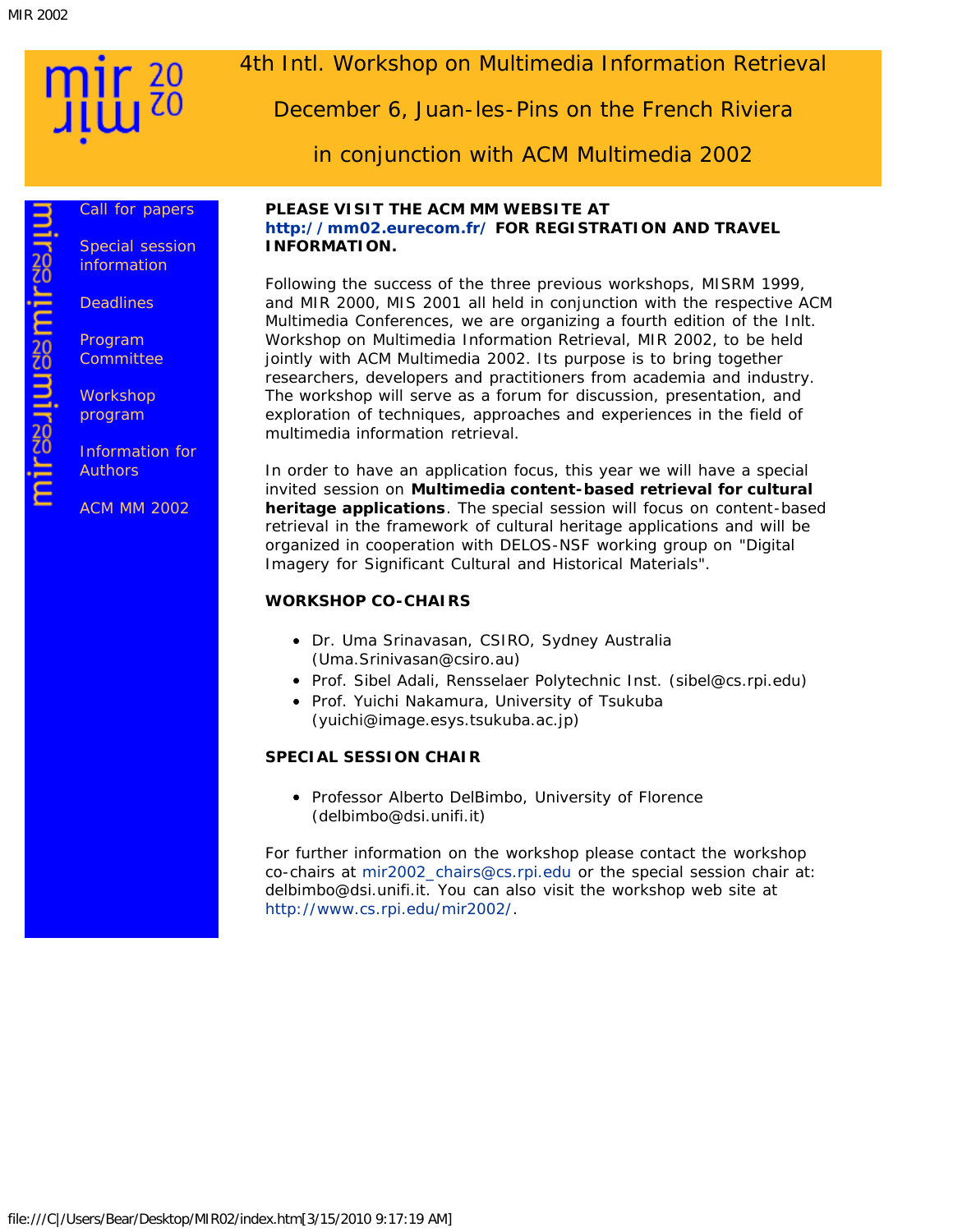#### 4th Intl. Workshop on Multimedia Information Retrieval

December 6, Juan-les-Pins on the French Riviera

in conjunction with ACM Multimedia 2002

#### <span id="page-1-0"></span>[Call for papers](#page-1-0) [Special session](#page-3-0) [information](#page-3-0)

**[Deadlines](#page-4-0)** 

[Program](#page-5-0) **[Committee](#page-5-0)** 

[Paper Submission](#page-9-0)

[Information for](#page-8-0) [Authors](#page-8-0)

[ACM MM 2002](javascript:if(confirm()

With all content going digital, new areas such as interactive training, simulation, ebusiness, and cultural heritage applications require management of large amounts of data, most of which are non-traditional (text/numeric) types of data. Such applications require integrated tools for modeling, understanding, visualizing, retrieving, and accessing the data. This leads to the development of novel techniques for managing multimedia content. This year we have included topics that focus on semantic retrieval of multimedia content through the addition of new topics such as semantic web and computational media aesthetics.

Topics of interest to MIR 2002 include, but are not limited to:

Multimedia data modeling Multimedia indexing Multimedia visualization Metadata for multimedia retrieval Query languages for multimedia retrieval Query processing for multimedia retrieval Multimedia and media mining Feature and structure extraction for multimedia retrieval Tools and standards User perspective and user modeling for multimedia retrieval New media types and new applications Intelligent agents for multimedia indexing and retrieval Infrastructure for multimedia retrieval Semantic content analysis for multimedia retrieval Multi-modal multimedia retrieval Intelligent multimedia production Retrieval of multimedia semantics Multimedia retrieval for pervasive devices Semantic web Computational media aesthetics

The special session on Multimedia content-based retrieval for cultural heritage applications will gather recognized experts in image and video databases as well as experts from the field. Addressed subjects will cover, among the others: user requirement modeling; construction of cultural heritage object databases, 2D information modeling; relevance of 3D content-based retrieval. The session chair will provide an overview of the state of the art and focus on perspective issues and challenges. Each of the experts will present research activities presently carried out at his/her site. Submission to this session will be on invitation only.

#### **Paper Submission**

**CALL FOR PAPERS**

For the general topics of MIR 2002, the program committee solicits condensed research papers describing new results or original ideas related to the workshop topics. Papers should be in English and should not exceed 10 double spaced pages. The cover page should include the title, name and affiliation of the author(s), contact, address, email, fax and telephone numbers. For submission instructions, please visit the workshop web page: [http://www.cs.rpi.edu/mir2002/](#page-0-0)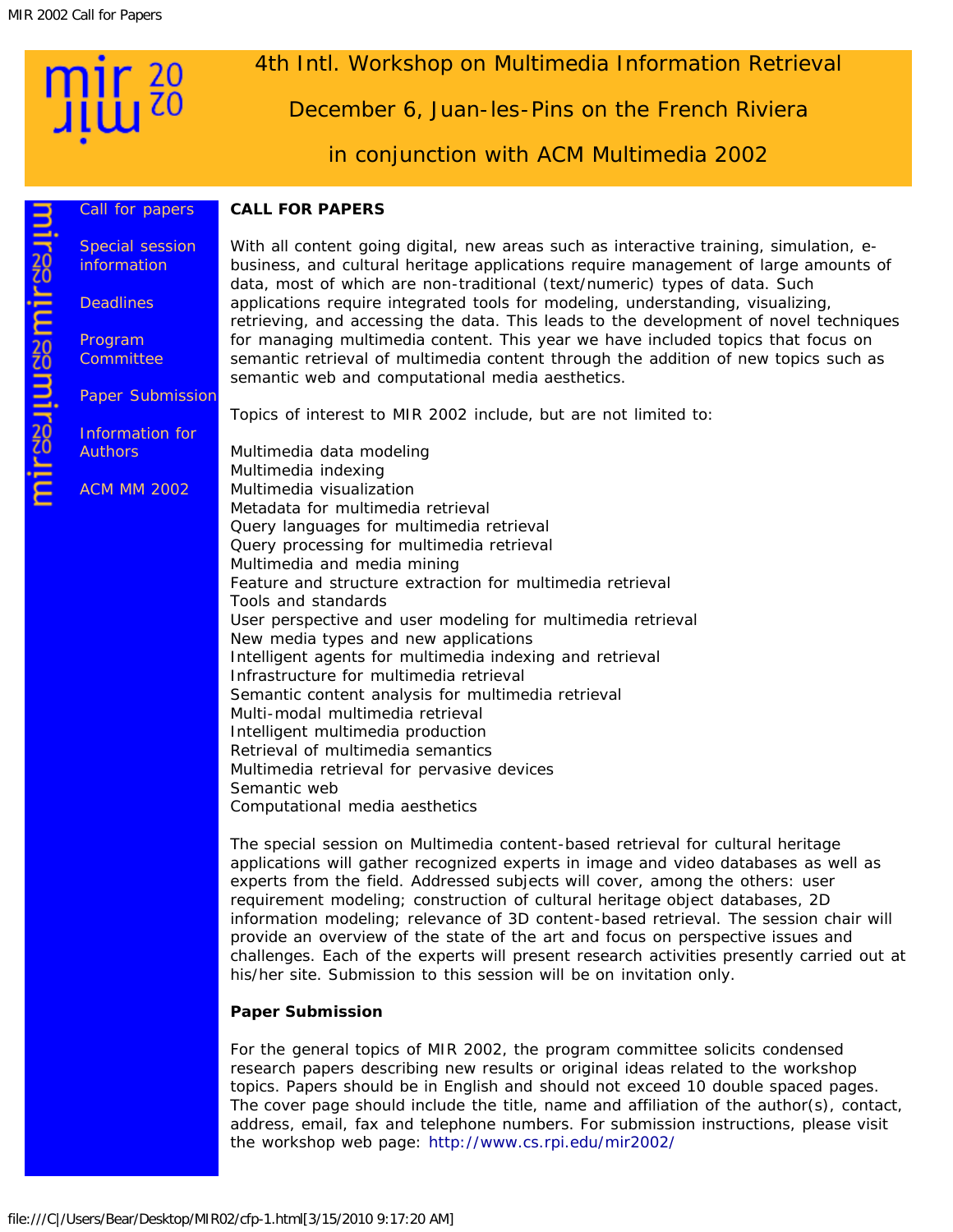Proceedings of the ACM Multimedia 2002 Workshop will be published by the ACM Press.

#### **Important Dates**

Paper submission: September 10 Notification of acceptance/rejection: October 10 Camera-ready version due: October 21 Workshop: December 6

#### **Workshop Program Committee**

Laurent Amsaleg, IRISA Yasuo Ariki, Ryukoku University, Japan Noboru Babaguchi, Osaka University, Japan Selcuk Candan, Arizona State University Isabel Cruz, University of Illinois at Chicago Lee Giles, Pennsylvania State University Jesse Jin, University of Sydney, Australia Yoshinori Kameda, Kyoto University, Japan Norio Katayama, National Institute of Informatics, Japan Brigitte Kerherve, University of Quebec, Montreal Robert Laurini, University of Lyon, France Daniel Lopresti, Bell Labs, Lucent Technologies Frank Nack, CWI, Amsterdam Surya Nepal, CSIRO, Sydney, Australia Fausto Rabitti, Consiglio Nazionale dell Ricerche Maria-Luisa Sapino, Universita di Torino Shin'ichi Satoh, National Institute of Informatics, Japan John Smith, IBM T.J. Watson research Centre Vincent Oria, New Jersey Institute of Technology Svetha Venkatesh, Curtin University, Australia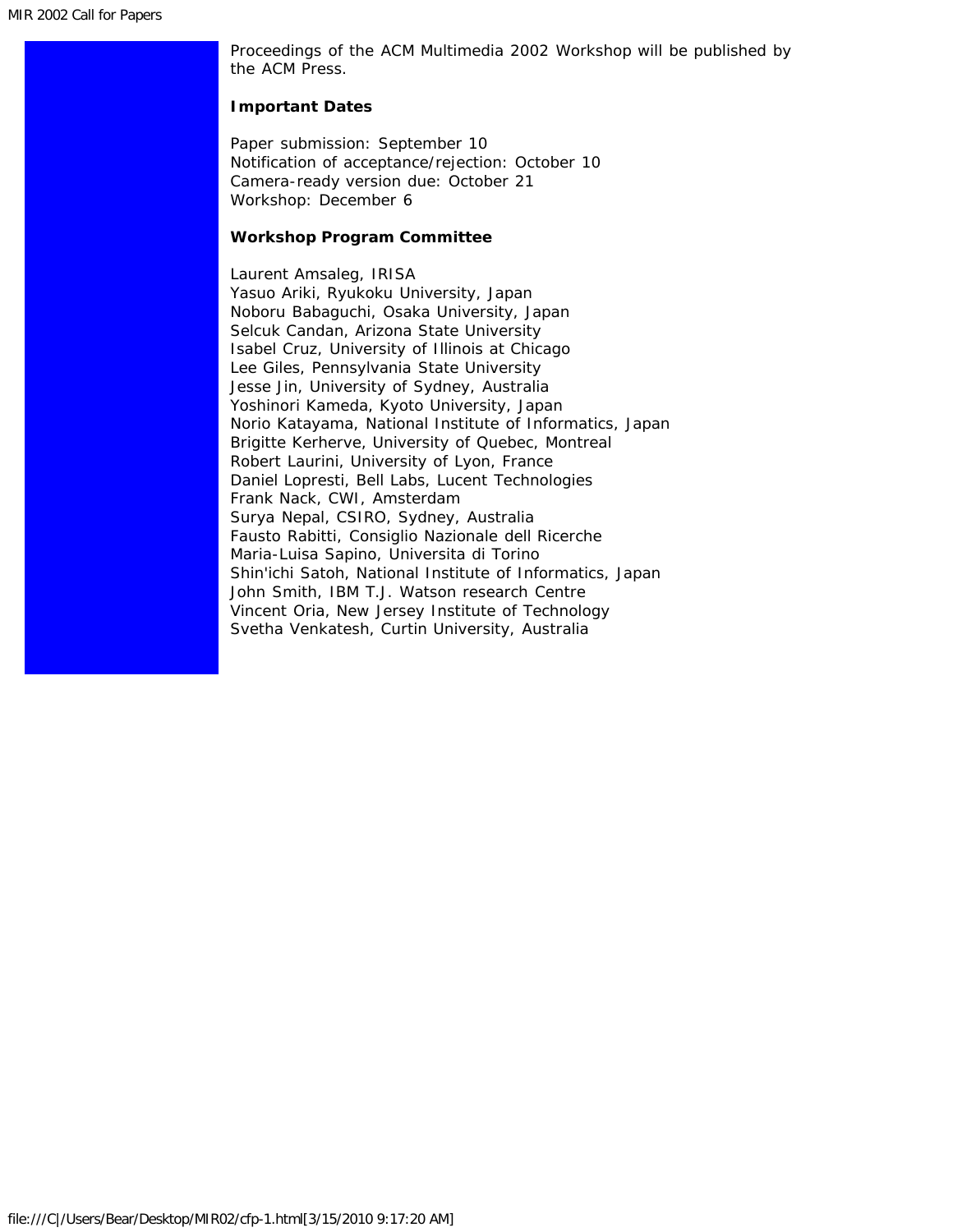**Mirashuashurashu** 

#### <span id="page-3-0"></span>[Call for papers](#page-1-0)

[Special session](#page-3-0) [information](#page-3-0)

**[Deadlines](#page-4-0)** 

[Program](#page-5-0) **[Committee](#page-5-0)** 

**[Workshop](#page-6-0)** [program](#page-6-0)

[Information for](#page-8-0) **[Authors](#page-8-0)** 

[ACM MM 2002](javascript:if(confirm()

## 4th Intl. Workshop on Multimedia Information Retrieval

December 6, Juan-les-Pins on the French Riviera

in conjunction with ACM Multimedia 2002

In order to have an application focus, this year we will have a special invited session on Multimedia content-based retrieval for cultural heritage applications. The special session will focus on content-based retrieval in the framework of cultural heritage applications and will be organized in cooperation with DELOS-NSF working group on "Digital Imagery for Significant Cultural and Historical Materials".

#### **SPECIAL SESSION CHAIR**

Professor Alberto DelBimbo, University of Florence (delbimbo@dsi.unifi.it)

The special session on Multimedia content-based retrieval for cultural heritage applications will gather recognized experts in image and video databases as well as experts from the field. Addressed subjects will cover, among the others: user requirement modeling; construction of cultural heritage object databases, 2D information modeling; relevance of 3D content-based retrieval. The session chair will provide an overview of the state of the art and focus on perspective issues and challenges. Each of the experts will present research activities presently carried out at his site. Submission to this session will be on invitation only.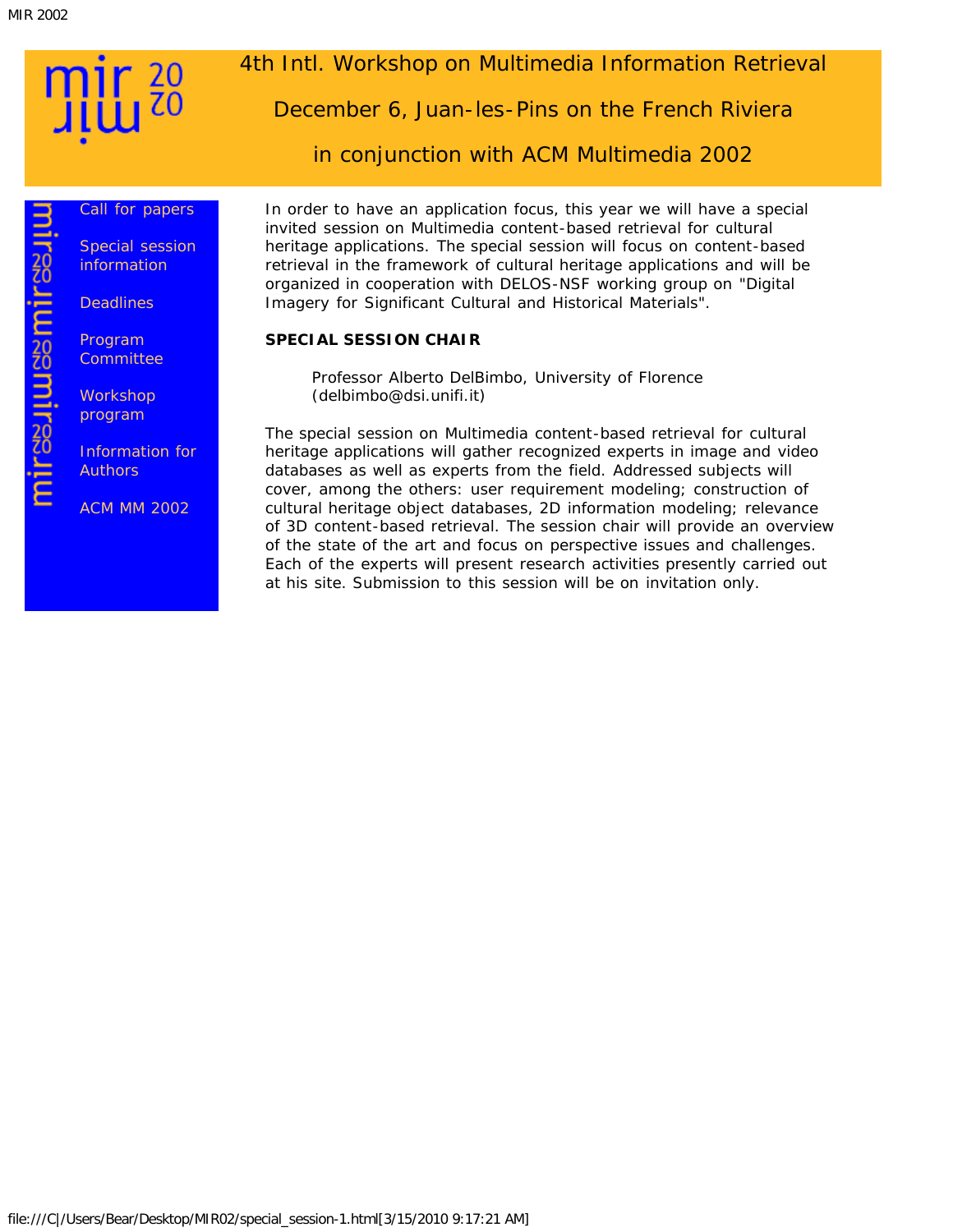mirasuusamirasiin

## <span id="page-4-0"></span> $\frac{20}{10}$ η

4th Intl. Workshop on Multimedia Information Retrieval

December 6, Juan-les-Pins on the French Riviera

in conjunction with ACM Multimedia 2002

#### [Call for papers](#page-1-0)

[Special session](#page-3-0) [information](#page-3-0)

**[Deadlines](#page-4-0)** 

[Program](#page-5-0) **[Committee](#page-5-0)** 

**[Workshop](#page-6-0)** [Program](#page-6-0)

[Information for](#page-8-0) **[Authors](#page-8-0)** 

[ACM MM 2002](javascript:if(confirm()

Paper submission: **September 10**

**IMPORTANT DATES**

- Notification of acceptance/rejection: **October 10**
- Camera-ready version due: **October 21**
- Early registration deadline: **October 31**
- Workshop: **December 6**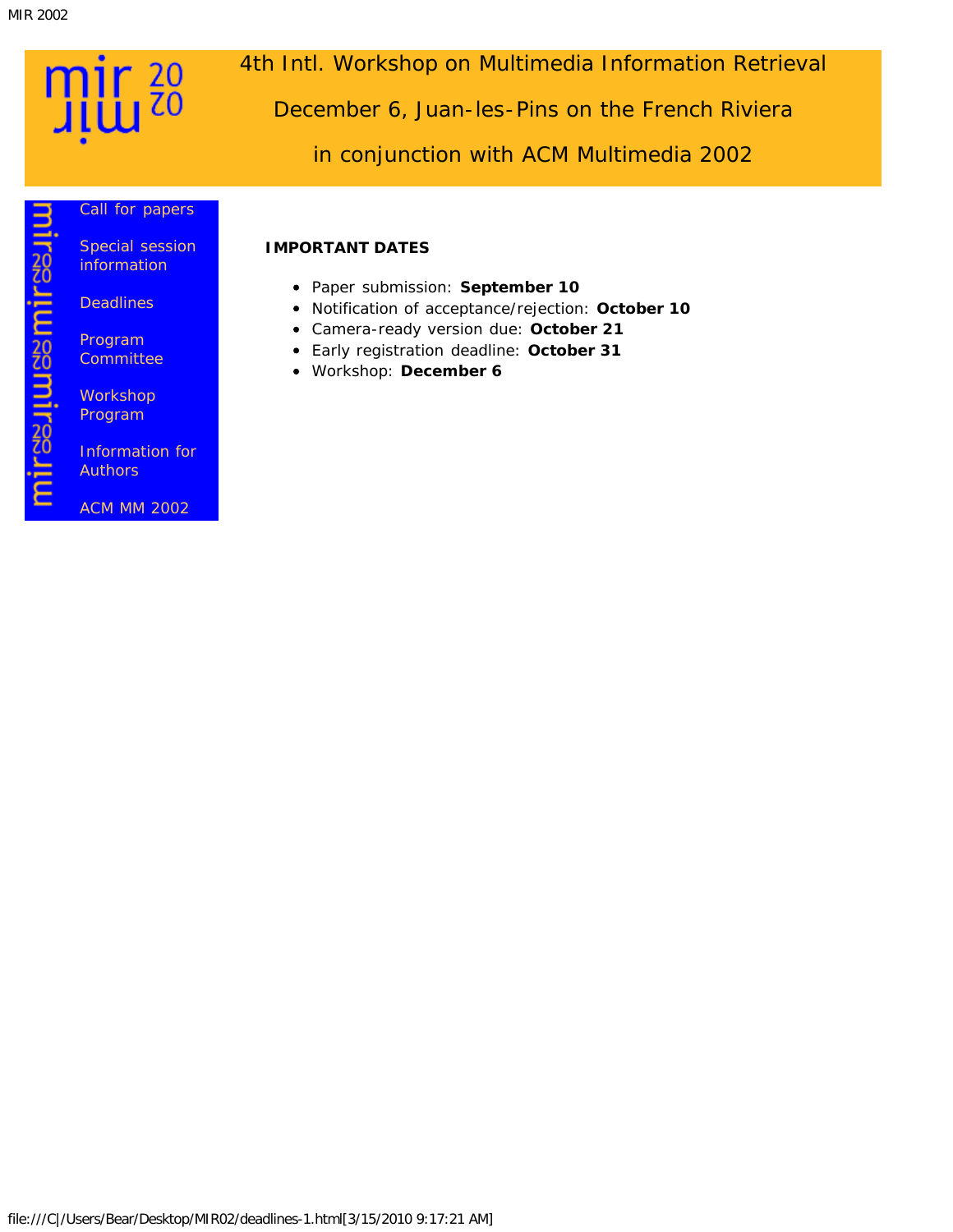mirasuuuasmirasuu

#### <span id="page-5-0"></span>[Call for papers](#page-1-0) [Special session](#page-3-0) [information](#page-3-0)

**[Deadlines](#page-4-0)** 

[Program](#page-5-0) **[Committee](#page-5-0)** 

**[Technical](#page-6-0)** [Program](#page-6-0)

[Information for](#page-8-0) **[Authors](#page-8-0)** 

[ACM MM 2002](javascript:if(confirm()

## 4th Intl. Workshop on Multimedia Information Retrieval

December 6, Juan-les-Pins on the French Riviera

in conjunction with ACM Multimedia 2002

#### **WORKSHOP CO-CHAIRS**

- Dr. Uma Srinavasan, CSIRO, Sydney Australia (Uma.Srinivasan@csiro.au)
- Prof. Sibel Adali, Rensselaer Polytechnic Inst. (sibel@cs.rpi.edu)
- Prof. Yuichi Nakamura, University of Tsukuba (yuichi@image.esys.tsukuba.ac.jp)

#### **SPECIAL SESSION CHAIR**

• Professor Alberto DelBimbo, University of Florence (delbimbo@dsi.unifi.it)

#### **WORKSHOP PROGRAM COMMITTEE**

Laurent Amsaleg, IRISA Yasuo Ariki, Ryukoku University, Japan Noboru Babaguchi, Osaka University, Japan Selcuk Candan, Arizona State University Isabel Cruz, University of Illinois at Chicago Lee Giles, Pennsylvania State University Jesse Jin, University of Sydney, Australia Yoshinori Kameda, Kyoto University, Japan Norio Katayama, National Institute of Informatics, Japan Brigitte Kerherve, University of Quebec, Montreal Robert Laurini, University of Lyon, France Daniel Lopresti, Bell Labs, Lucent Technologies Frank Nack, CWI, Amsterdam Surya Nepal, CSIRO, Sydney, Australia Fausto Rabitti, Consiglio Nazionale dell Ricerche Maria-Luisa Sapino, Universita di Torino Shin'ichi Satoh, National Institute of Informatics, Japan John Smith, IBM T.J. Watson research Centre Vincent Oria, New Jersey Institute of Technology Svetha Venkatesh, Curtin University, Australia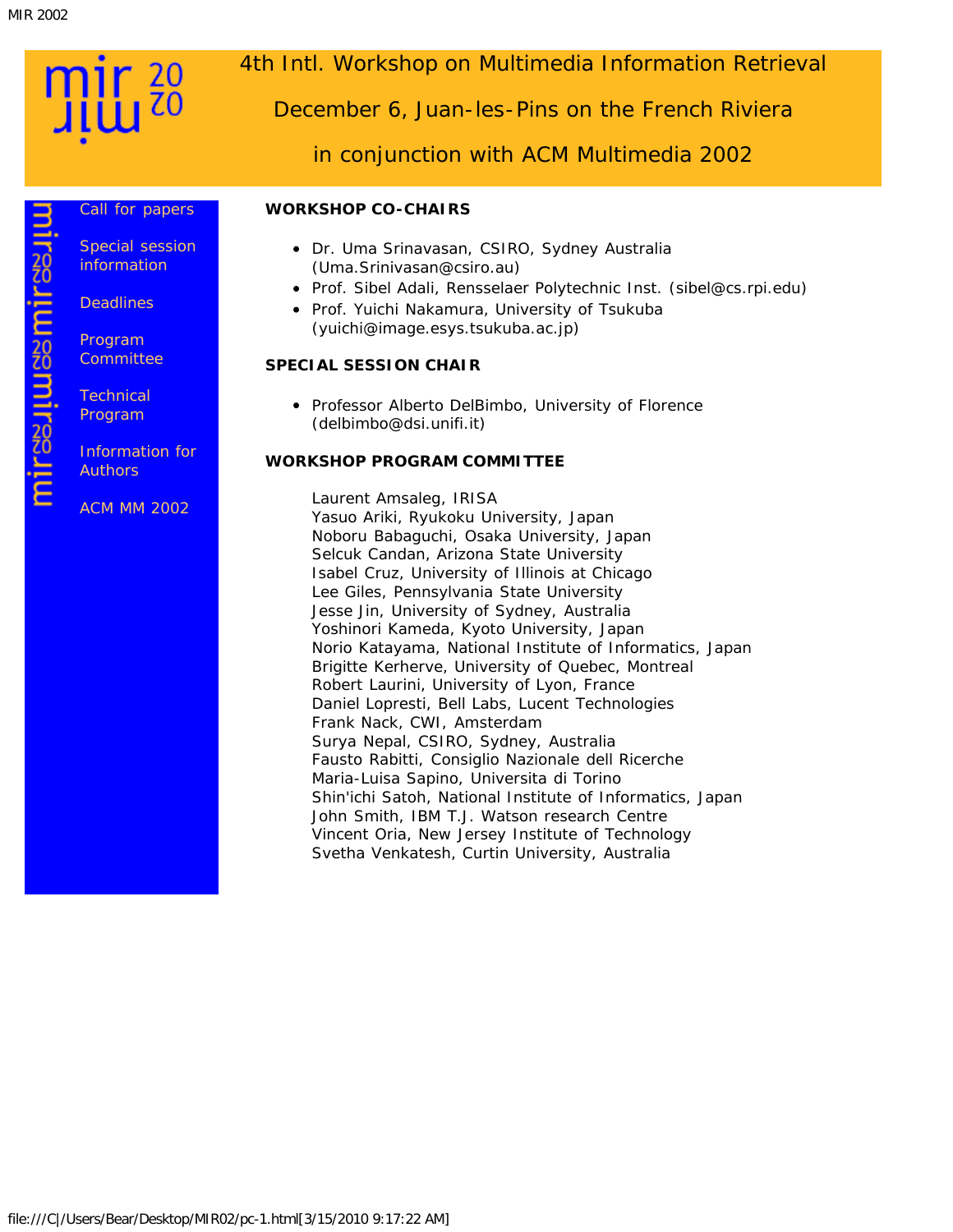mirssuussmirssuu

<span id="page-6-0"></span>[Call for papers](#page-1-0)

[Special session](#page-3-0) [information](#page-3-0)

**[Deadlines](#page-4-0)** 

[Program](#page-5-0) **[Committee](#page-5-0)** 

**[Workshop](#page-6-0)** [Program](#page-6-0)

[Information for](#page-8-0) **[Authors](#page-8-0)** 

[ACM MM 2002](javascript:if(confirm()

## 4th Intl. Workshop on Multimedia Information Retrieval

December 6, Juan-les-Pins on the French Riviera

in conjunction with ACM Multimedia 2002

#### **FOURTH INTERNATIONAL WORKSHOP ON MULTIMEDIA INFORMATION RETRIEVAL**

*Workshop organizers:* Sibel Adali, Rensselaer Polytechnic Institute, USA Yuichi Nakamura, University of Tsukub, Japan Uma Srinavasan, CSIRO, Australia

*Special session organizer:* Alberto DelBimbo, University of Florence

#### **8:00 - 8:30 AM: REGISTRATION**

**8:30 - 8:40 AM: WELCOME AND INAUGURATION TO THE WORKSHOP**

#### **8:40 - 10:00 AM: IMAGE RETRIEVAL**

Using Small Samples for Content-based Image Retrieval with Relevance Feedback

Xingquan Zhu, Jianping Fan, Hangzai Luo, Ahmed K. Elmagarmid (USA)

SVM-Based Feature Weighting Method for Image Retrieval

Fang Qian, Mingjing Li, Hong-Jiang Zhang, Bo Zhang(China) An Approach to Content-Based Image Retrieval using Clustering and Space Transformation

Biren N. Shah, Vijay V. Raghavan(USA)

FLAME: A Generic Framework for Content-based Flash Retrieval Jun YANG, Qing Li, Liu Wenyin, Yueting Zhuang(China)

#### **10:00 - 10:30 AM: BREAK**

#### **10:30 - 12:10: VIDEO ANALYSIS, RETRIEVAL AND VISUALIZATION**

*Session Chair: Uma Srinavasan, CSIRO, Sydney Australia*

ClassView: Semantic Principal Video Shot Classification System Jianping Fan, Hangzai Luo, Xingquan Zhu(USA)

Performance Evaluation Protocol for Video Scene Detection Algorithms Xian-Sheng Hua, Dong Zhang, Mingjing Li, Hong-Jiang Zhang(China)

Visualizing the Structure of a Large Scale News Video Corpus Based on Topic Segmentation and Tracking

Ichiro IDE, Norio KATAYAMA, Shin'ichi SATOH(Japan)

Motion Based Automatic Abstraction of Cooking Videos

Koichi Miura, Reiko Hamada, Ichiro Ide, Shuichi Sakai, Hidehiko Tanaka(Japan)

Defragmenting the field: Community of Multimedia Agents Gang Wei, Valery A. Petrushin, Anatole V. Gershman(USA)

#### **12:10 - 2:10: LUNCH BREAK (on your own)**

#### **2:10 - 3:30: SPECIAL SESSION ON MULTIMEDIA CONTENT BASED RETRIEVAL FOR CULTURAL HERITAGE APPLICATIONS**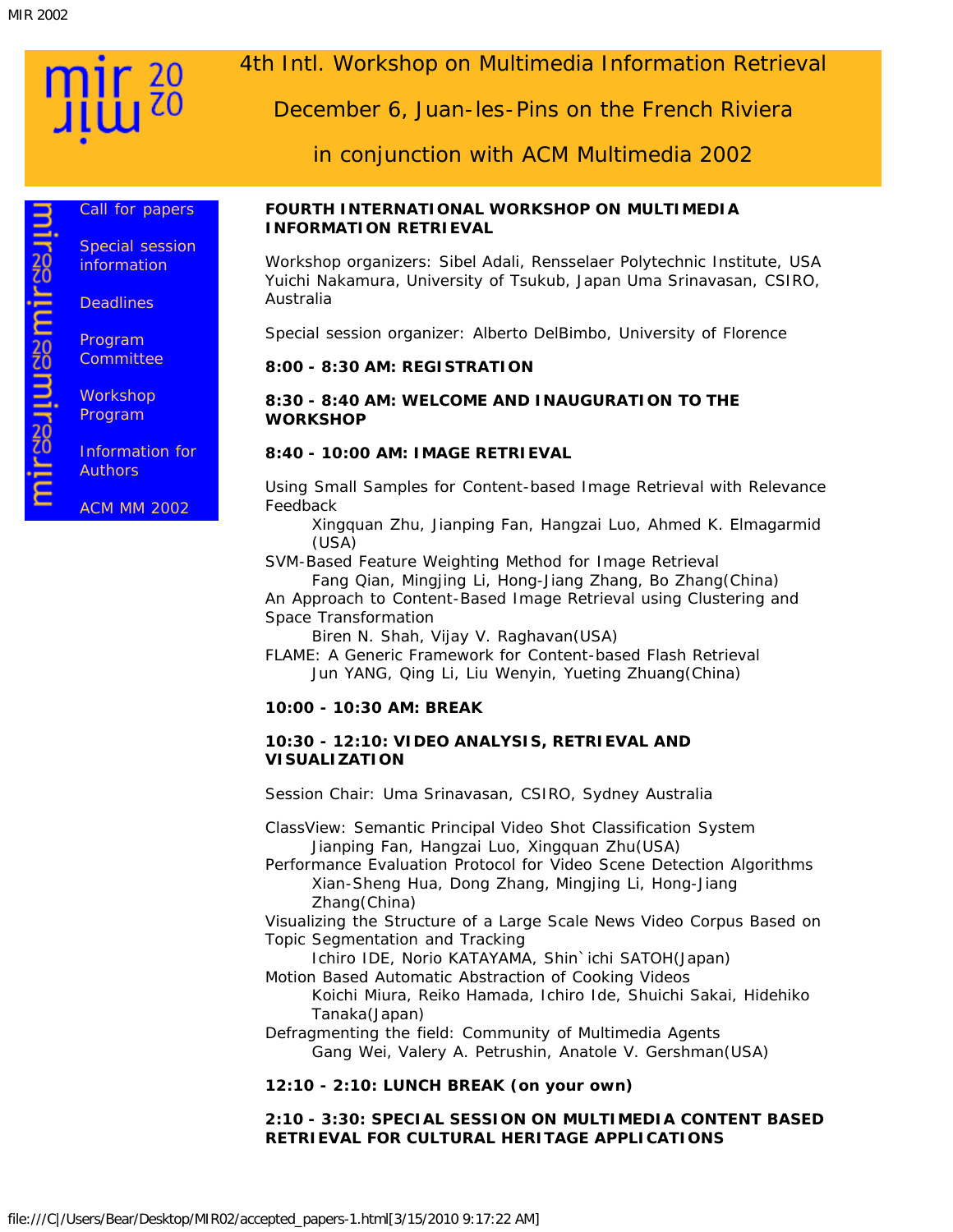Interdisciplinary Research to Advance Digital imagery Indexing and Retrieval Technologies for Asian Art and Cultural Heritages

J.Z. Wang, J. Li, C.C. Chen

Approximate Search vs Precise Search by Visual Content in Cultural Heritage Image Databases

N. Bouhemaa, M. Ferecatu, V. Gouet

3D image databases, acquisition and retrieval by content C. Colombo, A. Del Bimbo, P. Pala

Towards Extraction of Meaningful Temporal Video Segments N. Peyard, P. Bouthemy

#### **3:30 - 4:00 PM: BREAK**

#### **4.00 - 5.00 PM: SPECIAL SESSION ON MULTIMEDIA CONTENT BASED RETRIEVAL FOR CULTURAL HERITAGE APPLICATIONS**

Indexing and Retrieving documentary films: managing metadata in the Echo system

G. Amato, C. Gennaro, P. Savino

An Integrated Multimedia Approach to Cultural Heritage e-Documents A.W. Smeulders, L. Hardman, G. Schreiber, J.M. Geusebroek

Enriching Perspectives in Exploring Cultural Heritage Documentaries Using Informedia Technologies

T. D. Ng, H.D. Wactlar

#### **5:00 PM: CLOSING REMARKS**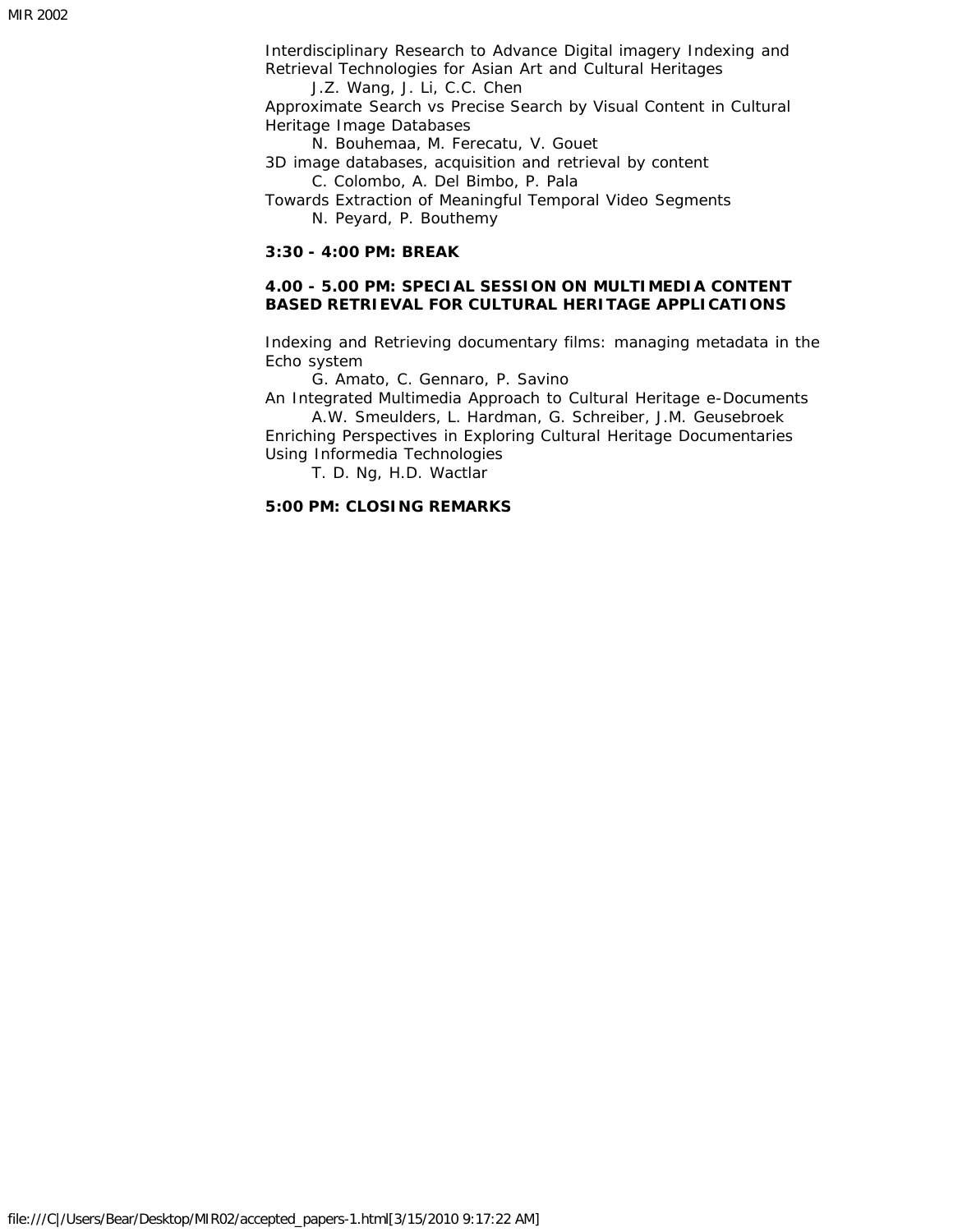mirasuuuasmirasuu

# <span id="page-8-0"></span> $\frac{20}{20}$

### 4th Intl. Workshop on Multimedia Information Retrieval

December 6, Juan-les-Pins on the French Riviera

in conjunction with ACM Multimedia 2002

#### [Call for papers](#page-1-0)

[Special session](#page-3-0) [information](#page-3-0)

**[Deadlines](#page-4-0)** 

[Program](#page-5-0) **[Committee](#page-5-0)** 

**[Workshop](#page-6-0)** [Program](#page-6-0)

[Information for](#page-8-0) **[Authors](#page-8-0)** 

[ACM MM 2002](javascript:if(confirm()

For camera ready versions, hplease use the **[ACM SIG Proceedings](javascript:if(confirm() [Templates](javascript:if(confirm()** provided at the ACM web site to speed up the preparation of camera ready formats. The required length of final papers in this format is 4 pages total.

For registration, please visit the Conference Web site at [http://mm02.eurecom.fr/.](javascript:if(confirm() At least one author must be registered for the workshop before October 21st, to be able to include your paper in the proceedings.